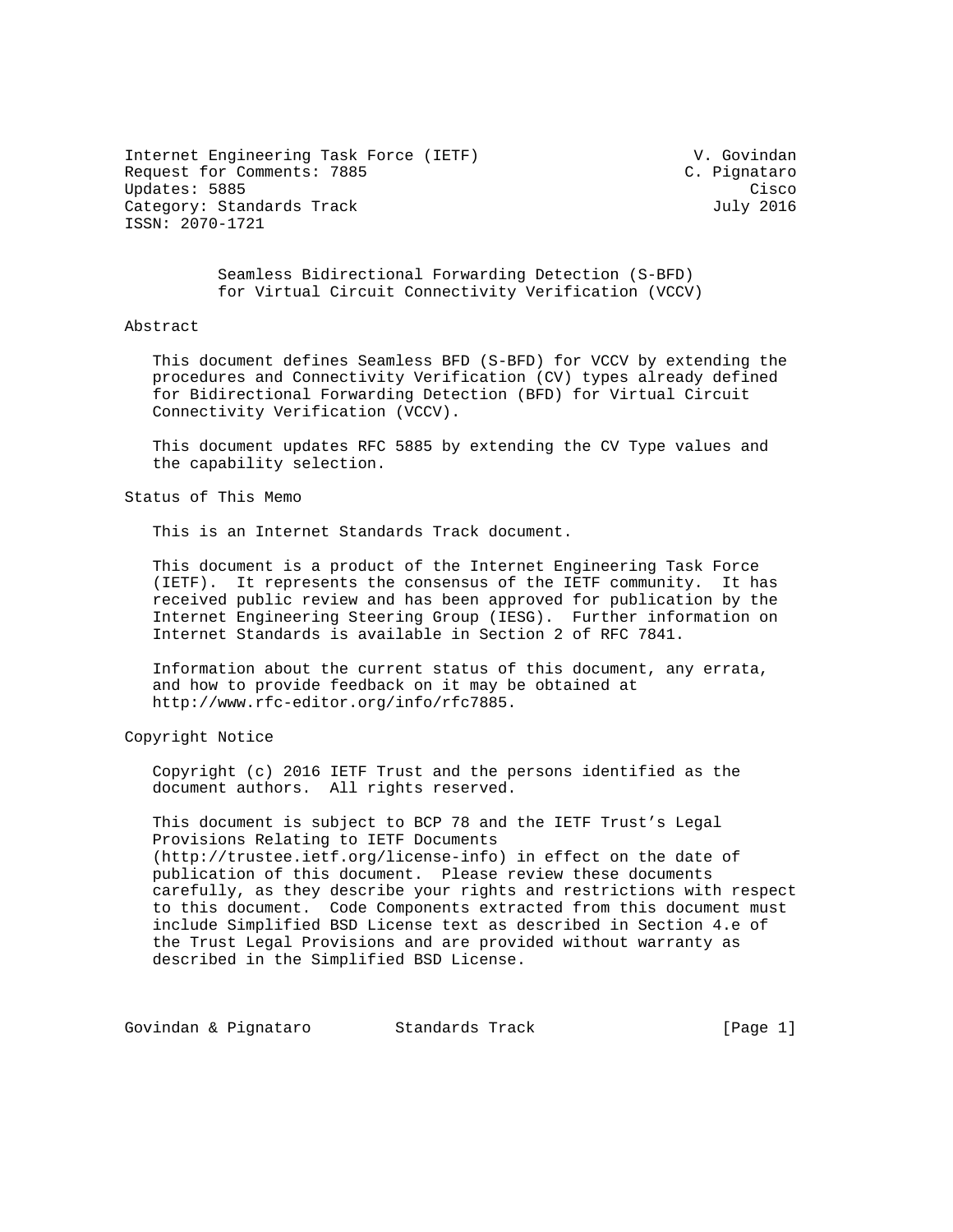| Table of Contents |  |
|-------------------|--|
|-------------------|--|

| 2.1. Co-existence of S-BFD and BFD Capabilities  4              |
|-----------------------------------------------------------------|
|                                                                 |
| 2.2.1. S-BFD Initiator Operation 4                              |
| 2.2.2. S-BFD Reflector Operation 5                              |
| 2.2.2.1. Demultiplexing 5                                       |
| 2.2.2.2. Transmission of Control Packets 5                      |
| 2.2.2.3. Advertisement of Target                                |
| Discriminators Using LDP 5                                      |
| 2.2.2.4. Advertisement of Target                                |
|                                                                 |
| 2.2.2.5. Provisioning of Target Discriminators 6                |
|                                                                 |
|                                                                 |
|                                                                 |
| 5                                                               |
|                                                                 |
| 5.1. MPLS CV Types for the VCCV Interface Parameters Sub-TLV  8 |
| 5.2. L2TPv3 CV Types for the VCCV Capability AVP  8             |
|                                                                 |
|                                                                 |
|                                                                 |
|                                                                 |
|                                                                 |
|                                                                 |
|                                                                 |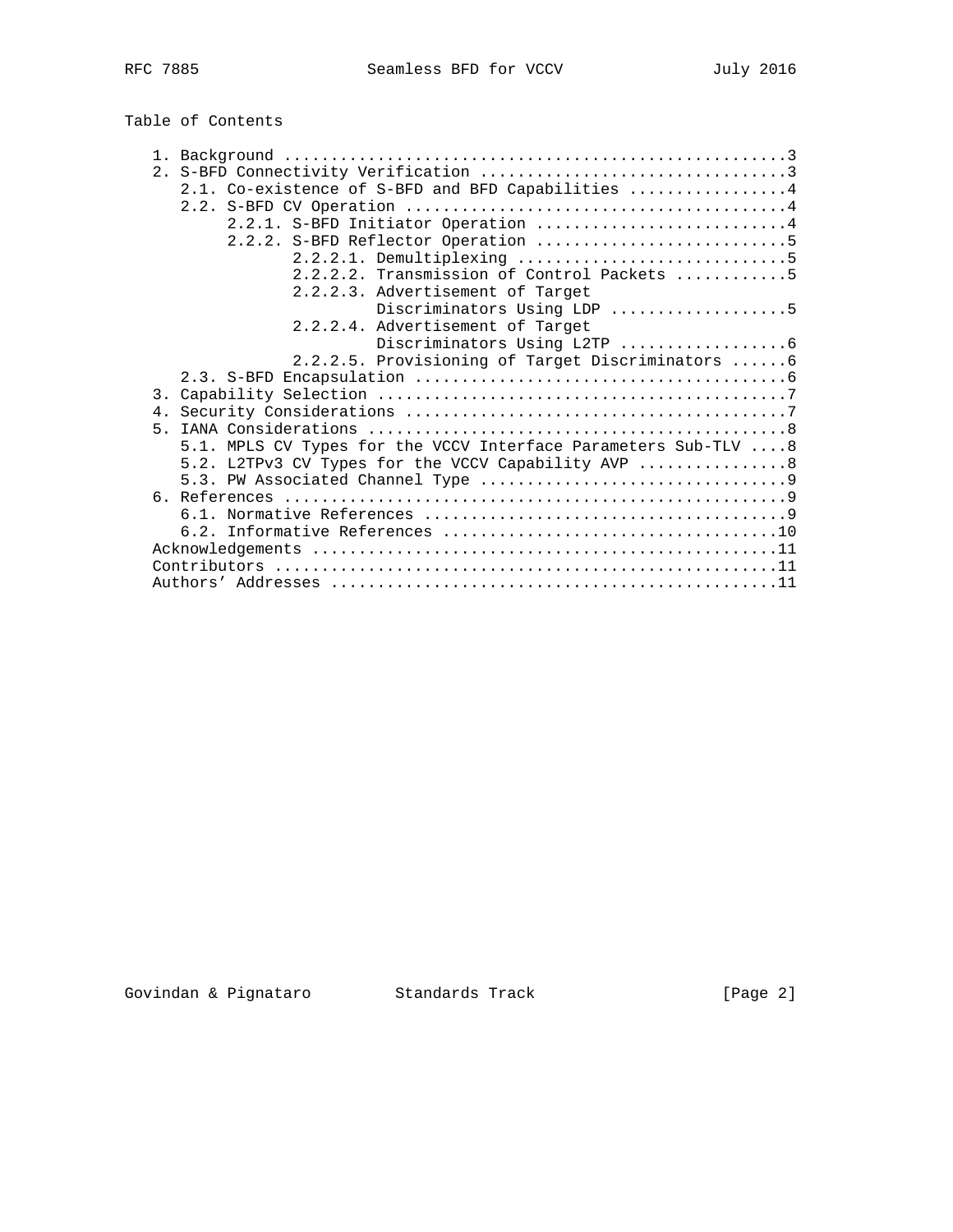1. Background

 Bidirectional Forwarding Detection (BFD) for Virtual Circuit Connectivity Verification (VCCV) [RFC5885] defines the CV Types for BFD using VCCV, protocol operation, and the required packet encapsulation formats. This document extends those procedures and CV Type values to enable Seamless BFD (S-BFD) [RFC7880] operation for VCCV.

 The new S-BFD CV Types are Pseudowire (PW) demultiplexer agnostic and hence are applicable for both MPLS and Layer Two Tunneling Protocol version 3 (L2TPv3) PW demultiplexers. This document concerns itself with the S-BFD VCCV operation over Single-Segment PWs (SS-PWs). The scope of this document is as follows:

- o This specification describes procedures for S-BFD asynchronous mode only.
- o S-BFD Echo mode is outside the scope of this specification.
- o S-BFD operation for fault detection and status signaling is outside the scope of this specification.

 This document specifies the use of a single S-BFD Discriminator per PW. There are cases where multiple S-BFD Discriminators per PW can be useful. One such case involves using different S-BFD Discriminators per Flow within a Flow-Aware Transport (FAT) PW [RFC6391]; however, the mapping between Flows and discriminators is a prerequisite. FAT PWs can be supported as described in Section 7 of [RFC6391], which details Operations, Administration, and Maintenance (OAM) considerations for FAT PWs.

 The key words "MUST", "MUST NOT", "REQUIRED", "SHALL", "SHALL NOT", "SHOULD", "SHOULD NOT", "RECOMMENDED", "NOT RECOMMENDED", "MAY", and "OPTIONAL" in this document are to be interpreted as described in [RFC2119].

2. S-BFD Connectivity Verification

 The S-BFD protocol provides continuity check services by monitoring the S-BFD Control packets sent and received over the VCCV channel of the PW. The term "Connectivity Verification" (CV) is used throughout this document to be consistent with [RFC5885].

 This section defines the CV Types to be used for S-BFD. It also defines the procedures for the S-BFD reflector and S-BFD initiator operation.

Govindan & Pignataro Standards Track (Page 3)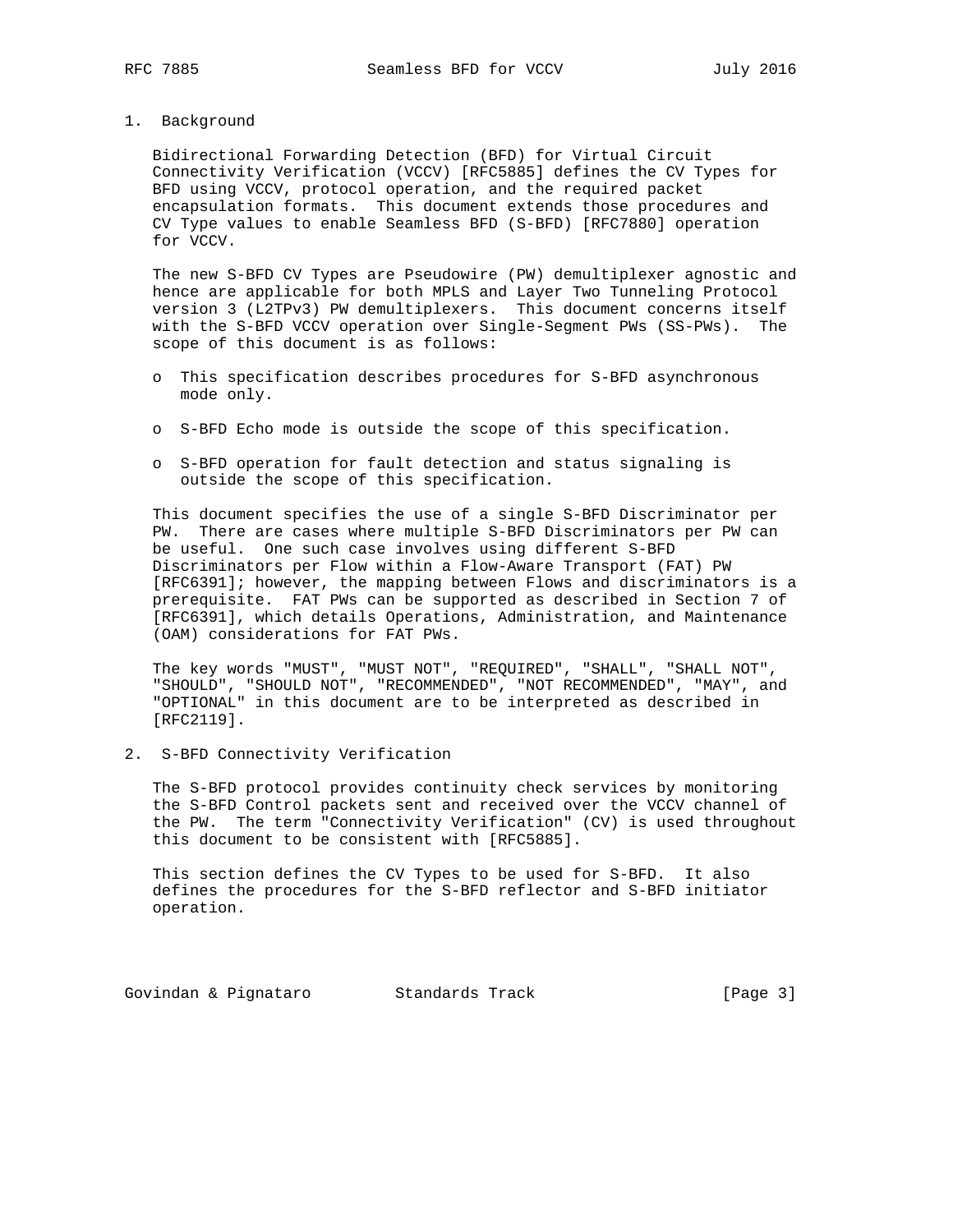Two CV Types are defined for S-BFD. Table 1 summarizes the S-BFD CV Types, grouping them by encapsulation (i.e., with IP/UDP headers, without IP/UDP headers) for fault detection only. S-BFD for fault detection and status signaling is outside the scope of this specification.

|                                                                                                                                                       | Fault<br>Detection<br>Only | Fault<br>Detection<br>and Status<br>Signaling |
|-------------------------------------------------------------------------------------------------------------------------------------------------------|----------------------------|-----------------------------------------------|
| S-BFD IP/UDP encapsulation (with IP/UDP<br>headers)                                                                                                   | $0 \times 40$              | N/A                                           |
| S-BFD PW-ACH encapsulation when using<br>MPLS PW or S-BFD L2-Specific Sublayer<br>(L2SS) encapsulation when using L2TP PW<br>(without IP/UDP headers) | $0 \times 80$              | N/A                                           |

Table 1: Bitmask Values for S-BFD CV Types

IANA has assigned two new bits to indicate S-BFD operation.

2.1. Co-existence of S-BFD and BFD Capabilities

 Since the CV Types for S-BFD and BFD are unique, BFD and S-BFD capabilities can be advertised concurrently.

- 2.2. S-BFD CV Operation
- 2.2.1. S-BFD Initiator Operation

 The S-BFD initiator SHOULD bootstrap S-BFD sessions after it learns the discriminator of the remote target identifier. This can be achieved, for example, through one or more of the following methods. (This list is not exhaustive.)

- 1. Advertisements of S-BFD Discriminators made through a PW signaling protocol -- for example, AVPs/TLVs defined in L2TP/LDP.
- 2. Provisioning of S-BFD Discriminators by manual configuration of the Provider Edge (PE) or L2TP Control Connection Endpoints (LCCEs).

Govindan & Pignataro Standards Track (Page 4)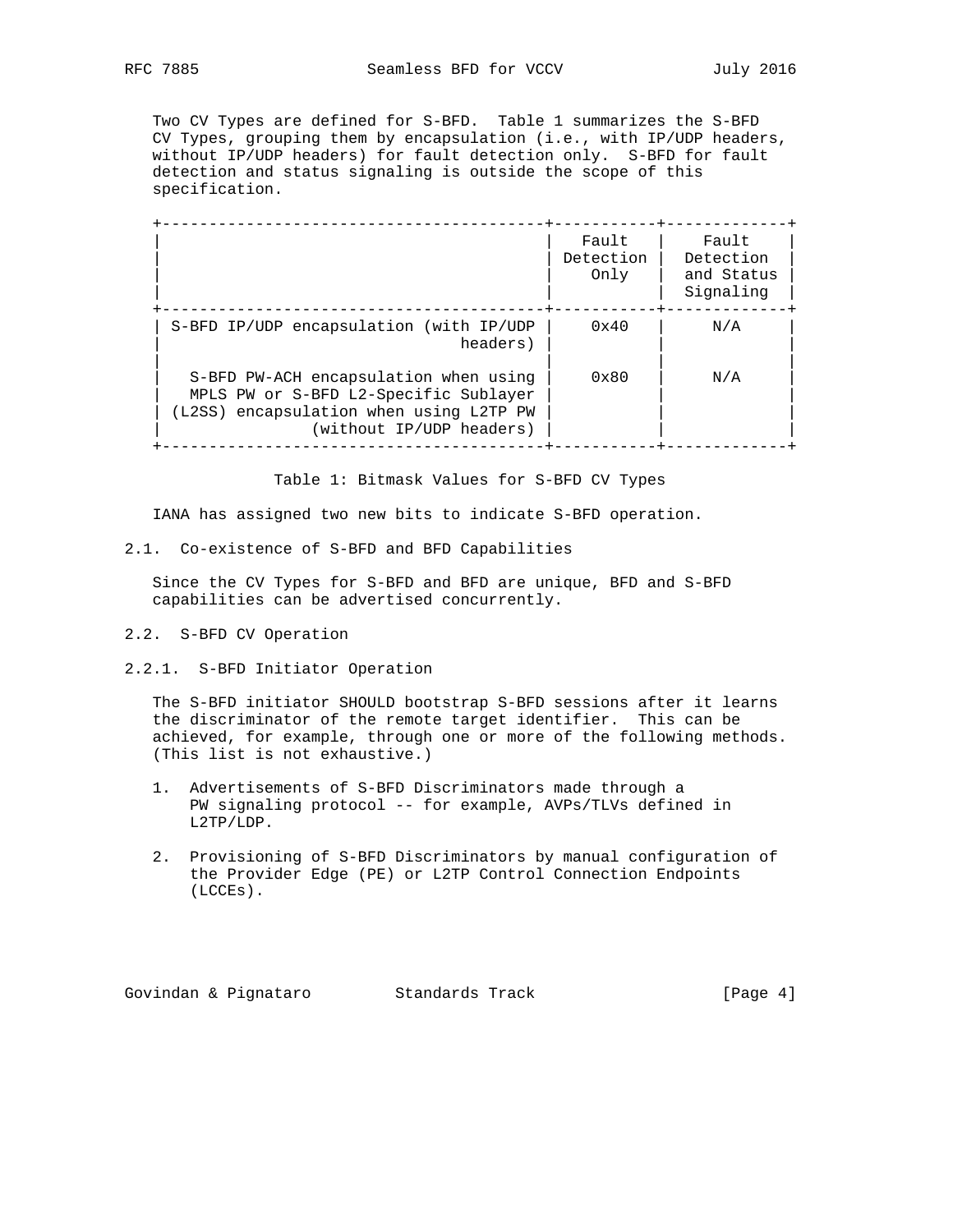- - 3. Assignment of S-BFD Discriminators by a controller.
	- 4. Probing remote S-BFD Discriminators through a mechanism such as S-BFD Alert Discriminators [SBFD-ALERT-DISCRIM].

 The S-BFD initiator operation MUST be done as specified in Section 7.3 of [RFC7880].

#### 2.2.2. S-BFD Reflector Operation

 When a PW signaling protocol such as LDP or L2TPv3 is in use, the S-BFD reflector can advertise its target discriminators using that signaling protocol. When static PWs are in use, the target discriminator of S-BFD needs to be provisioned on the S-BFD initiator nodes.

 All point-to-point PWs are bidirectional; the S-BFD reflector therefore reflects the S-BFD packet back to the initiator using the VCCV channel of the reverse direction of the PW on which it was received.

 The reflector has enough information to reflect the S-BFD Async packet received by it back to the S-BFD initiator using the PW context (e.g., fields of the L2TPv3 headers).

 The S-BFD reflector operation for BFD protocol fields MUST be performed as specified in [RFC7880].

2.2.2.1. Demultiplexing

 Demultiplexing of S-BFD is achieved using the PW context, following the procedures in Section 7.1 of [RFC7880].

2.2.2.2. Transmission of Control Packets

 S-BFD reflector procedures as described in [RFC7880] apply for S-BFD using VCCV.

2.2.2.3. Advertisement of Target Discriminators Using LDP

 The advertisement of the target discriminator using LDP is left for further study. It should be noted that S-BFD can still be used with signaled PWs over an MPLS Packet Switched Network (PSN) by provisioning the S-BFD Discriminators or by learning the S-BFD Discriminators via some other means.

Govindan & Pignataro Standards Track (Page 5)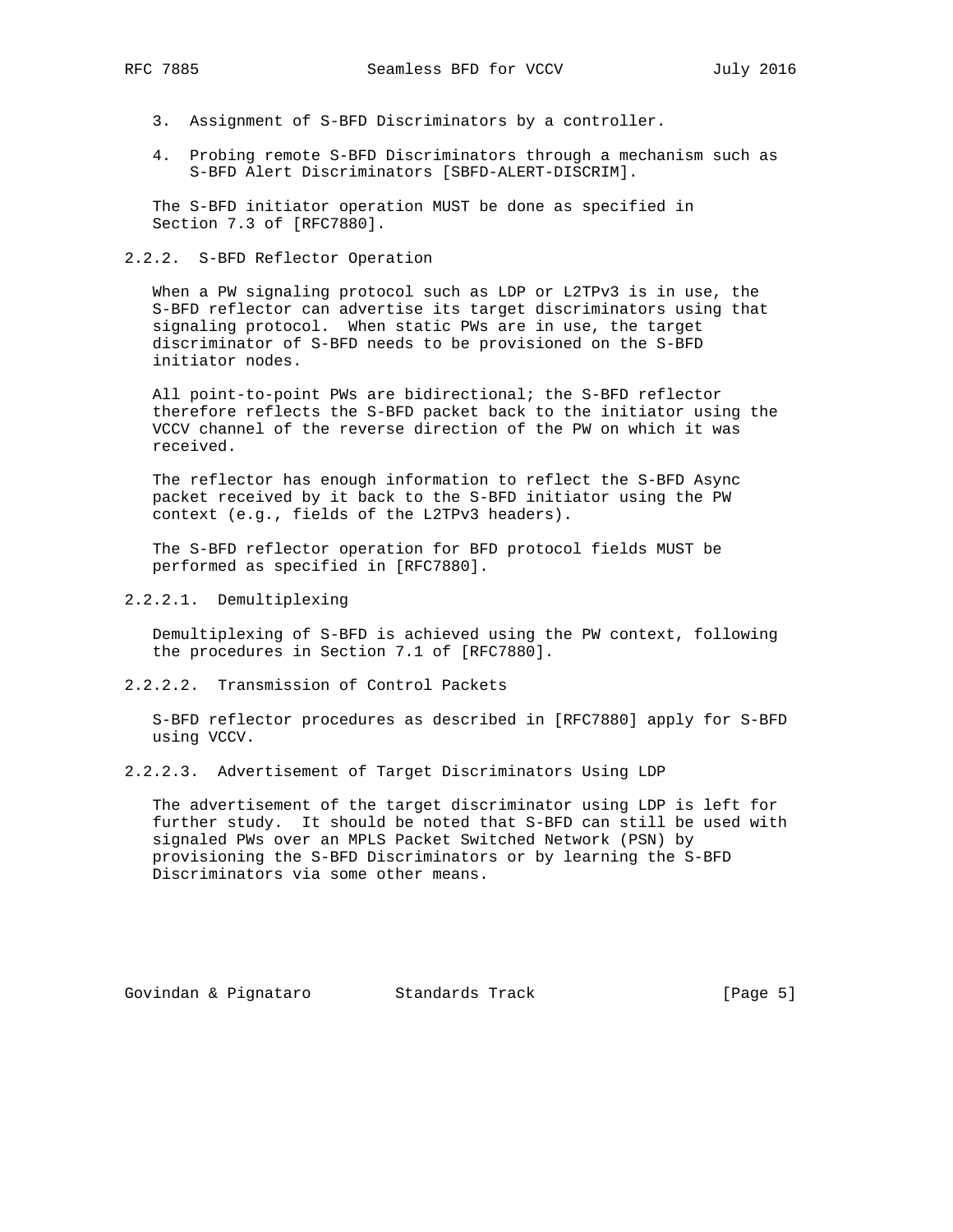2.2.2.4. Advertisement of Target Discriminators Using L2TP

 The S-BFD reflector MUST use the AVP defined in [RFC7886] for advertising its target discriminators using L2TP.

2.2.2.5. Provisioning of Target Discriminators

 S-BFD target discriminators MAY be provisioned when static PWs are used.

2.3. S-BFD Encapsulation

 Unless specified differently below, the encapsulation of S-BFD packets is identical to the method specified in Section 3.2 of [RFC5885] and in [RFC5880] for the encapsulation of BFD packets.

- o IP/UDP BFD encapsulation (BFD with IP/UDP headers):
	- \* The destination UDP port for the IP-encapsulated S-BFD packet MUST be 7784 [RFC7881].
	- \* The contents of the S-BFD Control packets MUST be set according to Section 7.3.2 of [RFC7880].
	- \* The Time to Live (TTL) (IPv4) or Hop Limit (IPv6) is set to 255.
- o PW-ACH/L2SS BFD encapsulation (BFD without IP/UDP headers):
	- \* The encapsulation of S-BFD packets using this format MUST be performed according to Section 3.2 of [RFC5885], with the exception of the value for the PW-ACH/L2SS type.
	- \* When VCCV carries PW-ACH/L2SS-encapsulated S-BFD (i.e., "raw" S-BFD), the Channel Type of PW-ACH (the PW Control Word (CW)) or L2SS MUST be set to 0x0008 to indicate "S-BFD Control, PW-ACH/L2SS-encapsulated" (i.e., S-BFD without IP/UDP headers; see Section 5.3). This is done to allow the identification of the encapsulated S-BFD payload when demultiplexing the VCCV control channel.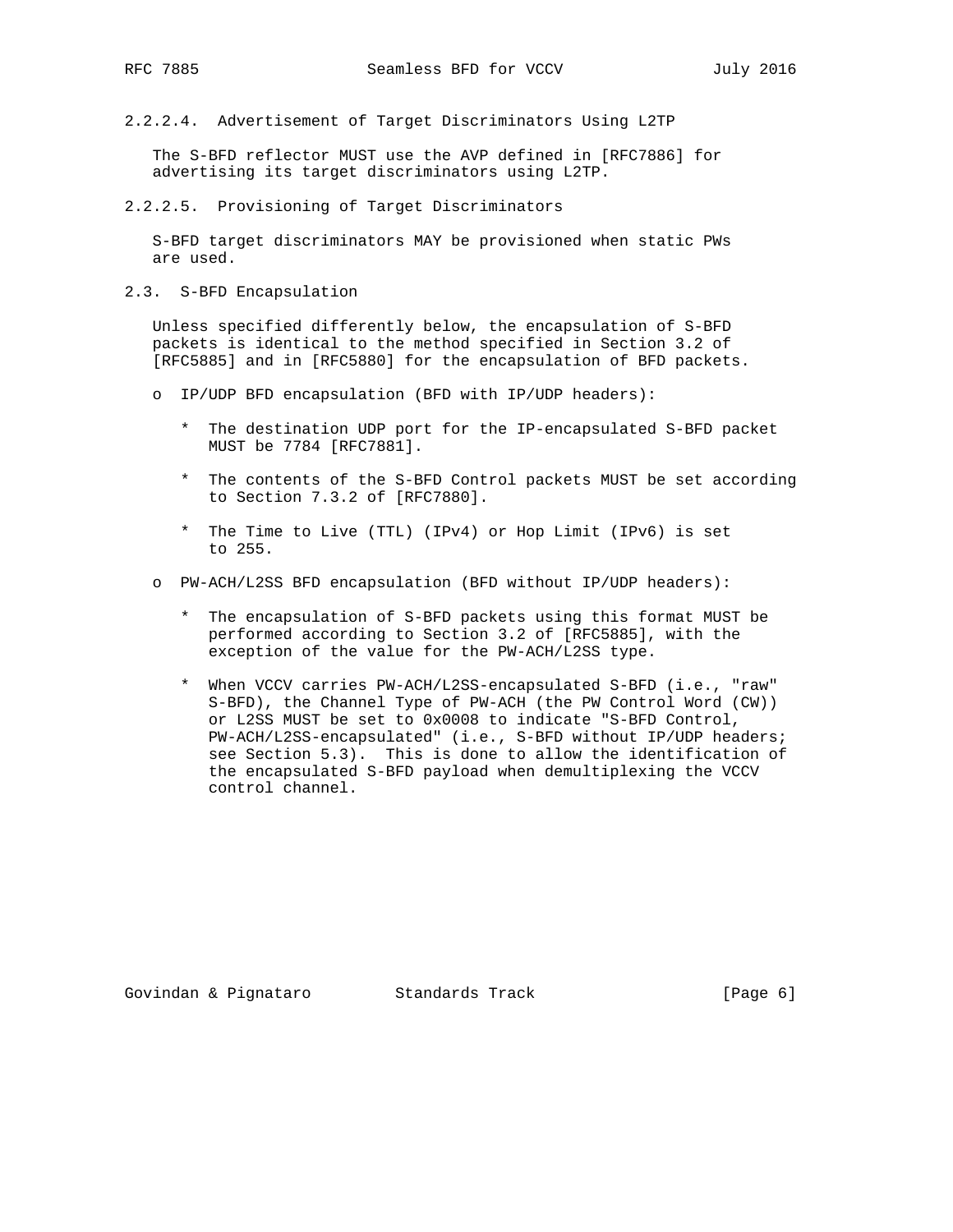3. Capability Selection

 When multiple S-BFD CV Types are advertised, and after applying the rules in [RFC5885], the set that both ends of the PW have in common is determined. If the two ends have more than one S-BFD CV Type in common, the following list of S-BFD CV Types is considered in order, from the lowest list number CV Type to the highest list number CV Type, and the CV Type with the lowest list number is used:

- 1. 0x40 S-BFD IP/UDP-encapsulated, for PW Fault Detection only.
- 2. 0x80 S-BFD PW-ACH/L2SS-encapsulated (without IP/UDP headers), for PW Fault Detection only.

 The order of capability selection between S-BFD and BFD is defined as follows:

 +---------------------------+---------+-----------+-----------------+ | Advertised capabilities | BFD | S-BFD | Both S-BFD and | | of PE1/PE2 | Only | Only | BFD | +---------------------------+---------+-----------+-----------------+ | BFD Only | BFD | None | BFD Only | | | | | | | S-BFD Only | None | S-BFD | S-BFD Only | | | | | | | Both S-BFD and BFD | BFD | S-BFD | Both S-BFD and | | | Only | Only | BFD | +---------------------------+---------+-----------+-----------------+

Table 2: Capability Selection Matrix for BFD and S-BFD

4. Security Considerations

 Security considerations for VCCV are addressed in Section 10 of [RFC5085]. The introduction of the S-BFD CV Types does not present any new security risks for VCCV. Implementations of the additional CV Types defined herein are subject to the same security considerations as those defined in [RFC5085] as well as [RFC7880].

 The IP/UDP encapsulation of S-BFD makes use of the TTL / Hop Limit procedures described in the Generalized TTL Security Mechanism (GTSM) specification [RFC5082] as a security mechanism.

 This specification does not raise any additional security issues beyond these.

Govindan & Pignataro Standards Track (Page 7)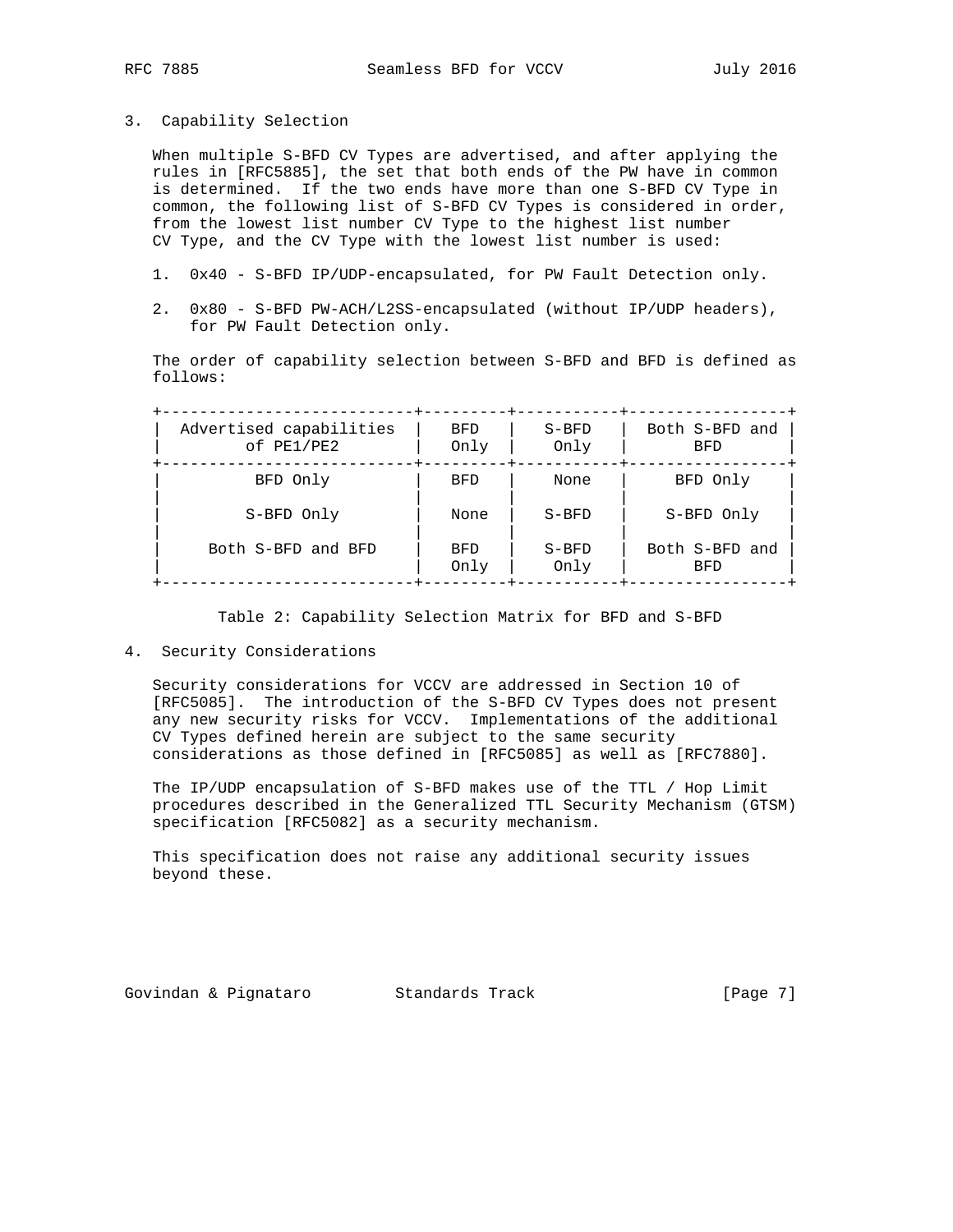# 5. IANA Considerations

5.1. MPLS CV Types for the VCCV Interface Parameters Sub-TLV

 The VCCV Interface Parameters Sub-TLV codepoint is defined in [RFC4446], and the "MPLS VCCV Connectivity Verification (CV) Types" registry is defined in [RFC5085].

This section lists the new S-BFD CV Types.

 IANA has augmented the "MPLS VCCV Connectivity Verification (CV) Types" registry in the "Pseudowire Name Spaces (PWE3)" registry [IANA-PWE3]. These are bitfield values. CV Type values are specified in Section 2 of this document.

MPLS VCCV Connectivity Verification (CV) Types:

| Bit (Value) Description |                                                           | Reference |
|-------------------------|-----------------------------------------------------------|-----------|
|                         |                                                           |           |
| 6(0x40)                 | S-BFD IP/UDP-encapsulated,<br>for PW Fault Detection only | RFC 7885  |
| 7(0x80)                 | S-BFD PW-ACH-encapsulated,<br>for PW Fault Detection only | RFC 7885  |

5.2. L2TPv3 CV Types for the VCCV Capability AVP

 This section lists the new S-BFD "L2TPv3 Connectivity Verification (CV) Types" that have been added to the existing "VCCV Capability AVP (Attribute Type 96) Values" registry in the "Layer Two Tunneling Protocol 'L2TP'" registry [IANA-L2TP]. IANA has assigned the following L2TPv3 Connectivity Verification (CV) Types in the "VCCV Capability AVP (Attribute Type 96) Values" registry.

 VCCV Capability AVP (Attribute Type 96) Values ----------------------------------------------

L2TPv3 Connectivity Verification (CV) Types:

|          | Bit (Value) Description                                   | Reference |
|----------|-----------------------------------------------------------|-----------|
|          |                                                           |           |
| 6(0x40)  | S-BFD IP/UDP-encapsulated,<br>for PW Fault Detection only | RFC 7885  |
| 7 (0x80) | S-BFD L2SS-encapsulated,                                  | RFC 7885  |

for PW Fault Detection only

Govindan & Pignataro Standards Track (Page 8)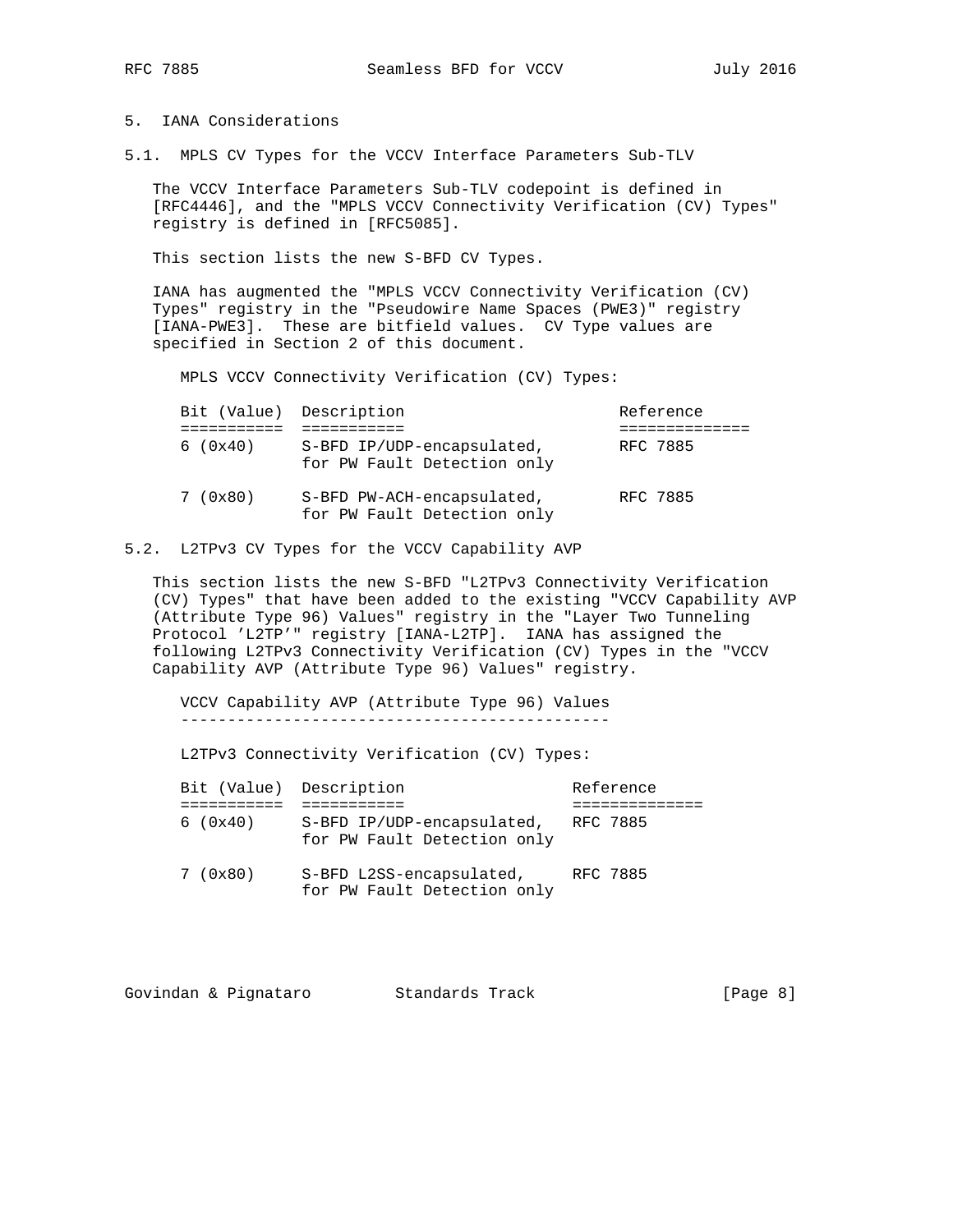5.3. PW Associated Channel Type

 As per the IANA considerations in [RFC5586], IANA has allocated a Channel Type in the "MPLS Generalized Associated Channel (G-ACh) Types (including Pseudowire Associated Channel Types)" registry [IANA-G-ACh].

 IANA has assigned a new Pseudowire Associated Channel Type value, as follows:

|  | Value Description                                  | Reference |  |
|--|----------------------------------------------------|-----------|--|
|  | 0x0008 S-BFD Control, PW-ACH/L2SS<br>encapsulation | RFC 7885  |  |
|  | (without IP/UDP Headers)                           |           |  |

#### 6. References

- 6.1. Normative References
	- [RFC2119] Bradner, S., "Key words for use in RFCs to Indicate Requirement Levels", BCP 14, RFC 2119, DOI 10.17487/RFC2119, March 1997, <http://www.rfc-editor.org/info/rfc2119>.
	- [RFC4446] Martini, L., "IANA Allocations for Pseudowire Edge to Edge Emulation (PWE3)", BCP 116, RFC 4446, DOI 10.17487/RFC4446, April 2006, <http://www.rfc-editor.org/info/rfc4446>.
	- [RFC5082] Gill, V., Heasley, J., Meyer, D., Savola, P., Ed., and C. Pignataro, "The Generalized TTL Security Mechanism (GTSM)", RFC 5082, DOI 10.17487/RFC5082, October 2007, <http://www.rfc-editor.org/info/rfc5082>.
	- [RFC5085] Nadeau, T., Ed., and C. Pignataro, Ed., "Pseudowire Virtual Circuit Connectivity Verification (VCCV): A Control Channel for Pseudowires", RFC 5085, DOI 10.17487/RFC5085, December 2007, <http://www.rfc-editor.org/info/rfc5085>.
	- [RFC5586] Bocci, M., Ed., Vigoureux, M., Ed., and S. Bryant, Ed., "MPLS Generic Associated Channel", RFC 5586, DOI 10.17487/RFC5586, June 2009, <http://www.rfc-editor.org/info/rfc5586>.

Govindan & Pignataro Standards Track (Page 9)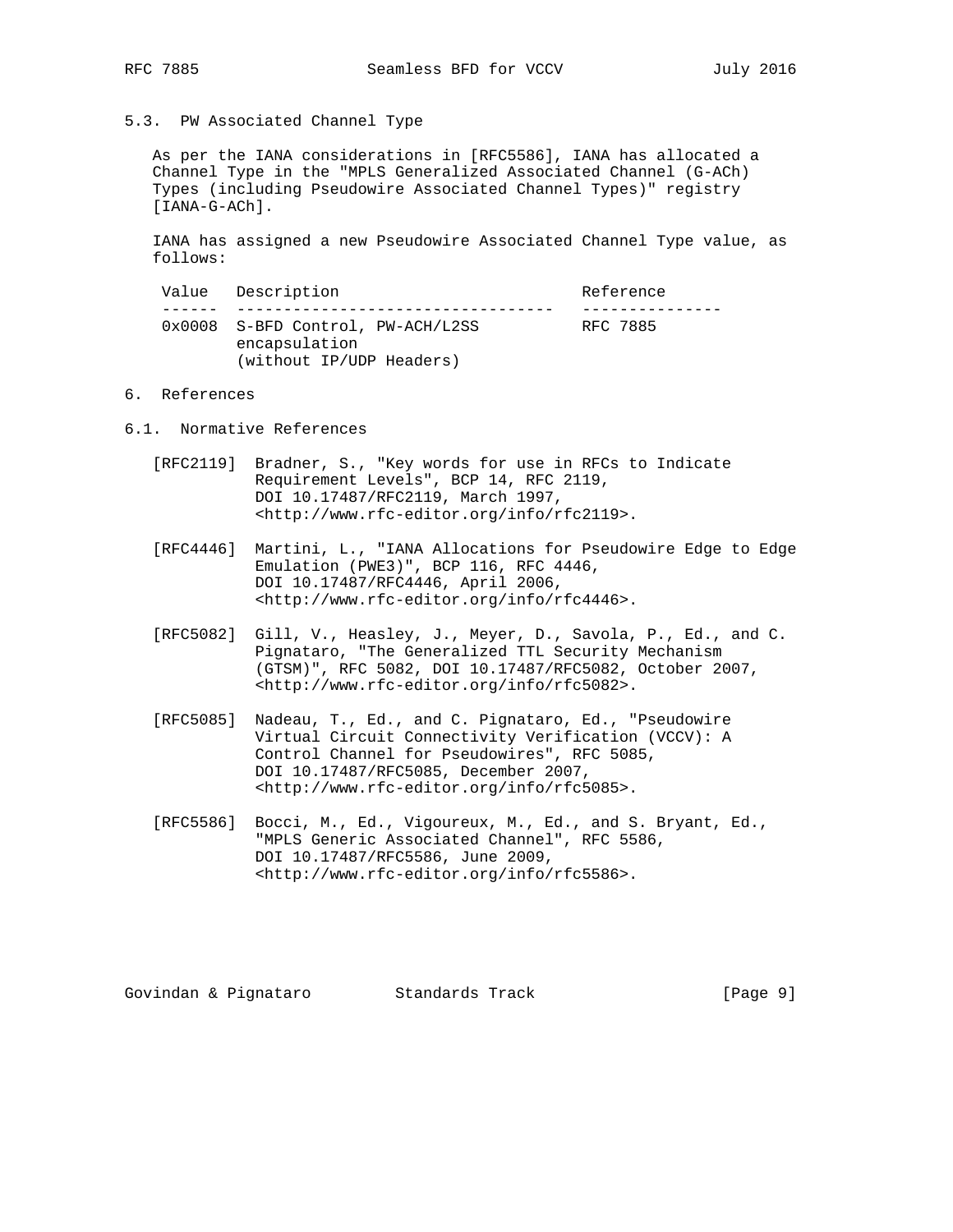- [RFC5880] Katz, D. and D. Ward, "Bidirectional Forwarding Detection (BFD)", RFC 5880, DOI 10.17487/RFC5880, June 2010, <http://www.rfc-editor.org/info/rfc5880>.
- [RFC5885] Nadeau, T., Ed., and C. Pignataro, Ed., "Bidirectional Forwarding Detection (BFD) for the Pseudowire Virtual Circuit Connectivity Verification (VCCV)", RFC 5885, DOI 10.17487/RFC5885, June 2010, <http://www.rfc-editor.org/info/rfc5885>.
- [RFC7880] Pignataro, C., Ward, D., Akiya, N., Bhatia, M., and S. Pallagatti, "Seamless Bidirectional Forwarding Detection (S-BFD)", RFC 7880, DOI 10.17487/RFC7880, July 2016, <http://www.rfc-editor.org/info/rfc7880>.
- [RFC7881] Pignataro, C., Ward, D., and N. Akiya, "Seamless Bidirectional Forwarding Detection (S-BFD) for IPv4, IPv6, and MPLS", RFC 7881, DOI 10.17487/RFC7881, July 2016, <http://www.rfc-editor.org/info/rfc7881>.
- [RFC7886] Govindan, V. and C. Pignataro, "Advertising Seamless Bidirectional Forwarding Detection (S-BFD) Discriminators in the Layer Two Tunneling Protocol Version 3 (L2TPv3)", RFC 7886, DOI 10.17487/RFC7886, July 2016, <http://www.rfc-editor.org/info/rfc7886>.
- 6.2. Informative References
	- [IANA-G-ACh]

 Internet Assigned Numbers Authority, "MPLS Generalized Associated Channel (G-ACh) Types (including Pseudowire Associated Channel Types)", <http://www.iana.org/assignments/g-ach-parameters>.

### [IANA-L2TP]

 Internet Assigned Numbers Authority, "Layer Two Tunneling Protocol 'L2TP'", <http://www.iana.org/assignments/l2tp-parameters>.

[IANA-PWE3]

 Internet Assigned Numbers Authority, "Pseudowire Name Spaces (PWE3)", <http://www.iana.org/assignments/pwe3-parameters>.